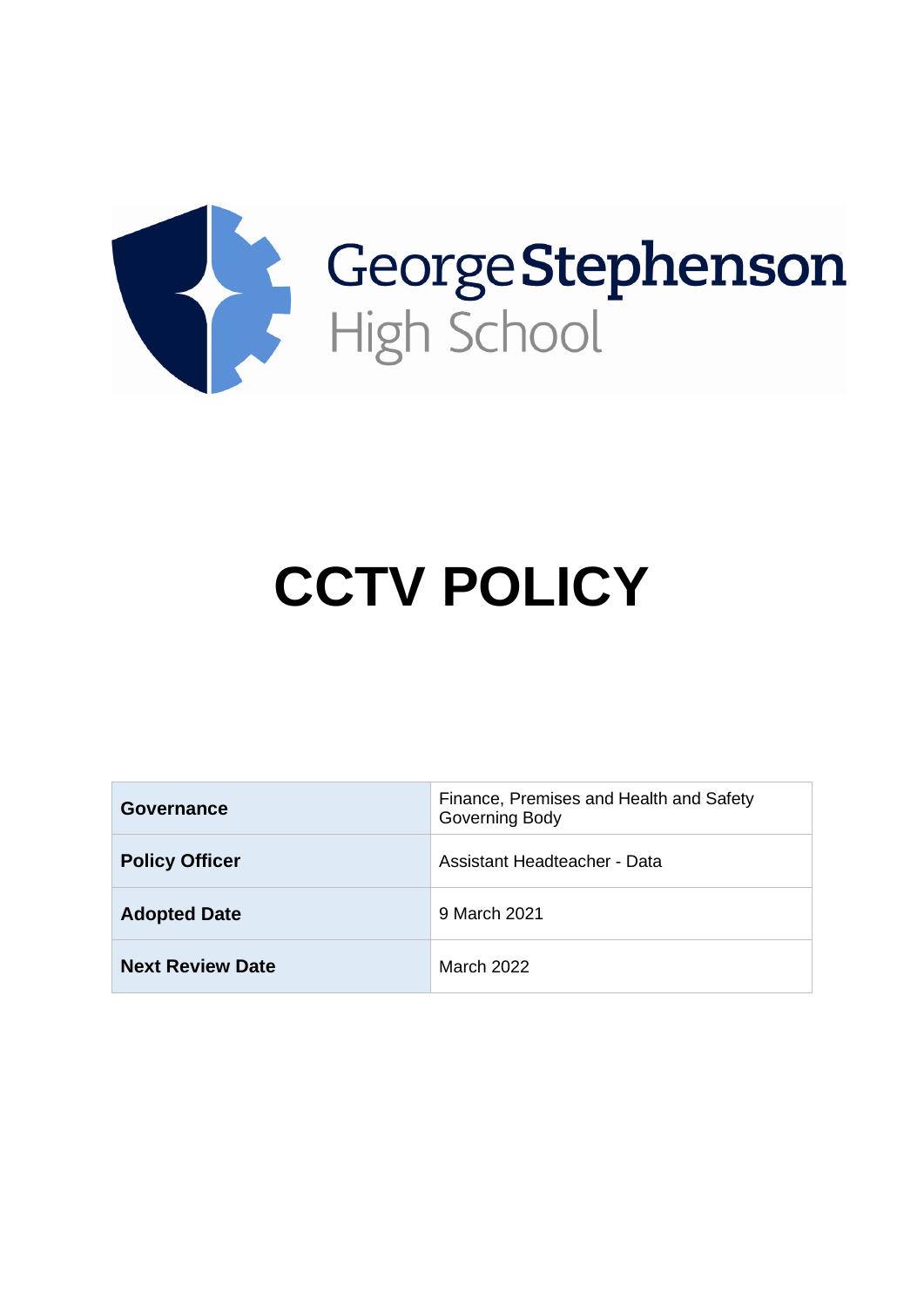## **Contents**

| 1  | Introduction                                        | 3              |
|----|-----------------------------------------------------|----------------|
| 2  | Scope                                               | 4              |
| 3  | Roles and Responsibilities                          | 5              |
| 4  | <b>System Description</b>                           | 6              |
| 5  | <b>Covert Recordings</b>                            | $\overline{7}$ |
| 6  | <b>Operating Standards</b>                          | $\overline{7}$ |
| 7  | <b>Retention of Images</b>                          | 8              |
| 8  | Data Subjects Rights                                | 8              |
| 9  | Access to and Disclosure of Images to Third Parties | 9              |
| 10 | Complaints                                          | 9              |
| 11 | <b>Policy Review</b>                                | 10             |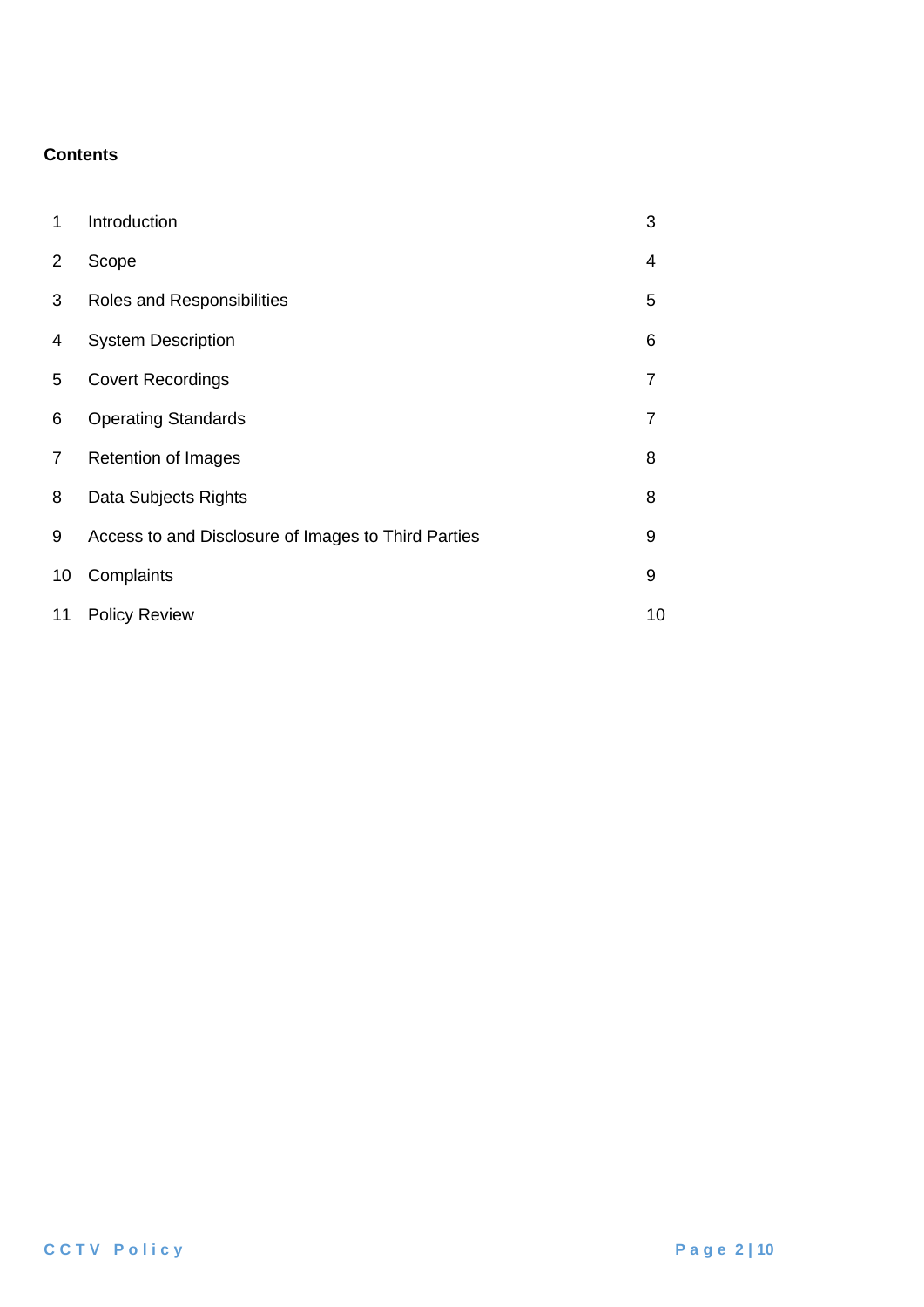## **1. Introduction**

- 1.1 George Stephenson High School operates a Closed-Circuit Television (CCTV) System.
- 1.2 The purpose of this Policy is to ensure that the CCTV system used at George Stephenson High School is operated, used and managed in accordance with the requirements of the Data Protection Act 2018 ('the DPA 2018), of the General Data Protection Regulation ("GDPR") and includes the principles governing the processing of personal data. It also seeks to ensure compliance with all privacy laws, including the Human Rights Act, the Regulation of Investigatory Powers Act 2000 and reflects best practice as set out in CCTV codes of practice issued by the Information Commissioner and the Surveillance Camera Commissioner.
- 1.3 George Stephenson High School uses CCTV only where it is necessary and propionate for the following legitimate purposes:
	- protecting school buildings and assets from damage, disruption, vandalism and other crime;
	- to act as a deterrent against crime;
	- promoting the health and safety of staff, pupils and visitors, including for monitoring student behaviour;
	- to support the Police and other law enforcement bodies in the prevention, detection and prosecution of crime;
	- to assist with the identification and apprehension of offenders; and
	- to assist in the investigation of breaches of school policies and codes of conduct by staff, students, and where relevant investigating complaints.
- 1.4 This policy will be reviewed annually by the Governing Body to assess compliance with paragraphs 1.2 and 1.3 and to determine whether the use of the CCTV system remains justified, necessary and proportionate.
- 1.5 In addition, changes to legislation, national guidance, codes of practice or commissioner advice may trigger interim reviews.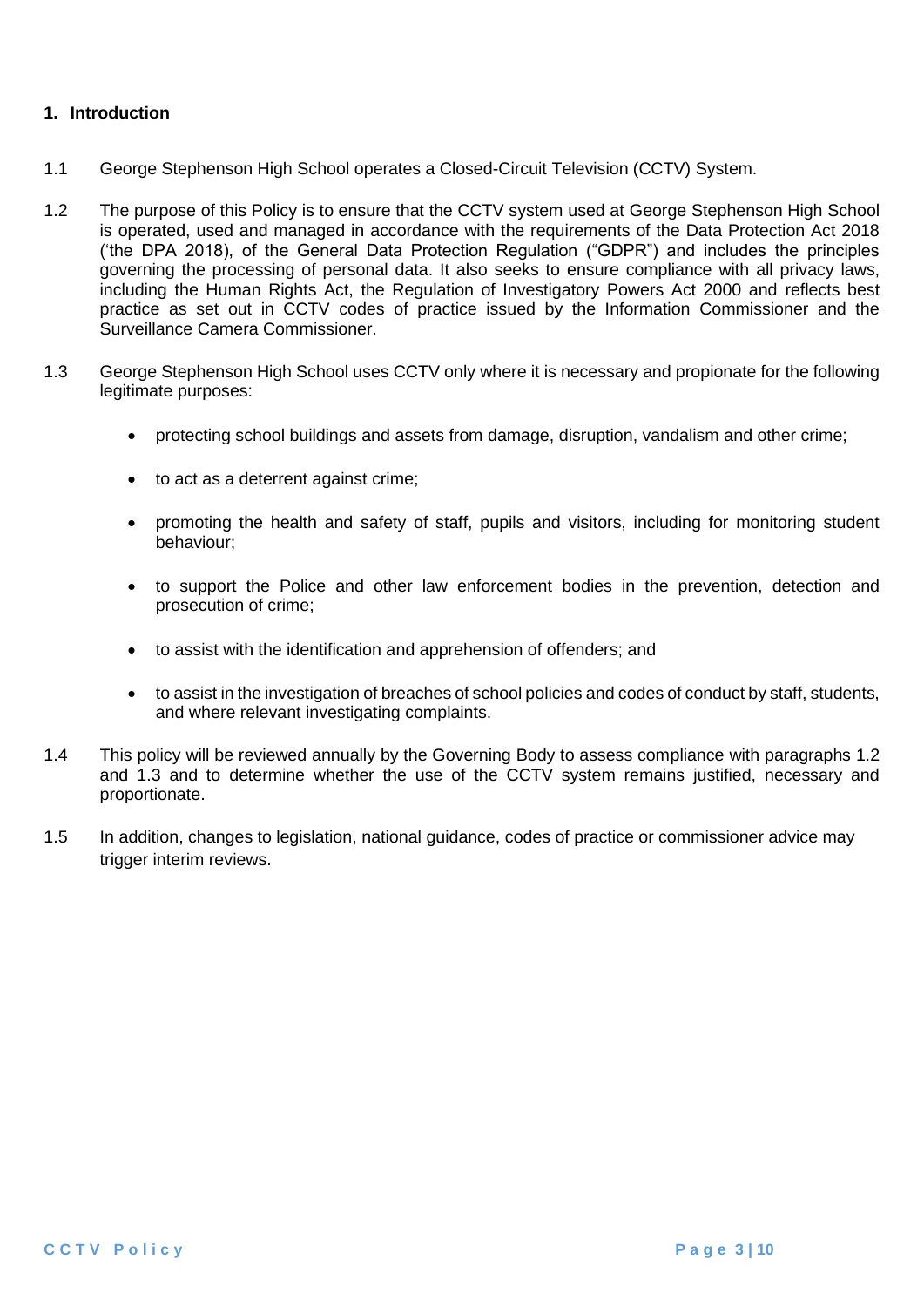## **2. Scope**

- 2.1 This policy and the procedures therein detailed apply to all of our overt CCTV systems including Automatic Number Plate Recognition ("ANPR") Licence Plate Recognition Cameras ("LPR"), webcams, and any other overt system capturing images of identifiable individuals for the purpose of viewing and or recording the activities of such individuals.
- 2.2 This policy applies to all staff, contractors and agents who operate, use or supervise the operation of, the CCTV system.
- 2.3 This policy must be read in conjunction with the school's:
	- Data Protection Policy
	- Safeguarding Policy
	- Freedom of Information Policy
	- Personal Data Breach Policy
	- Data Protection Impact Assessment Policy and Procedure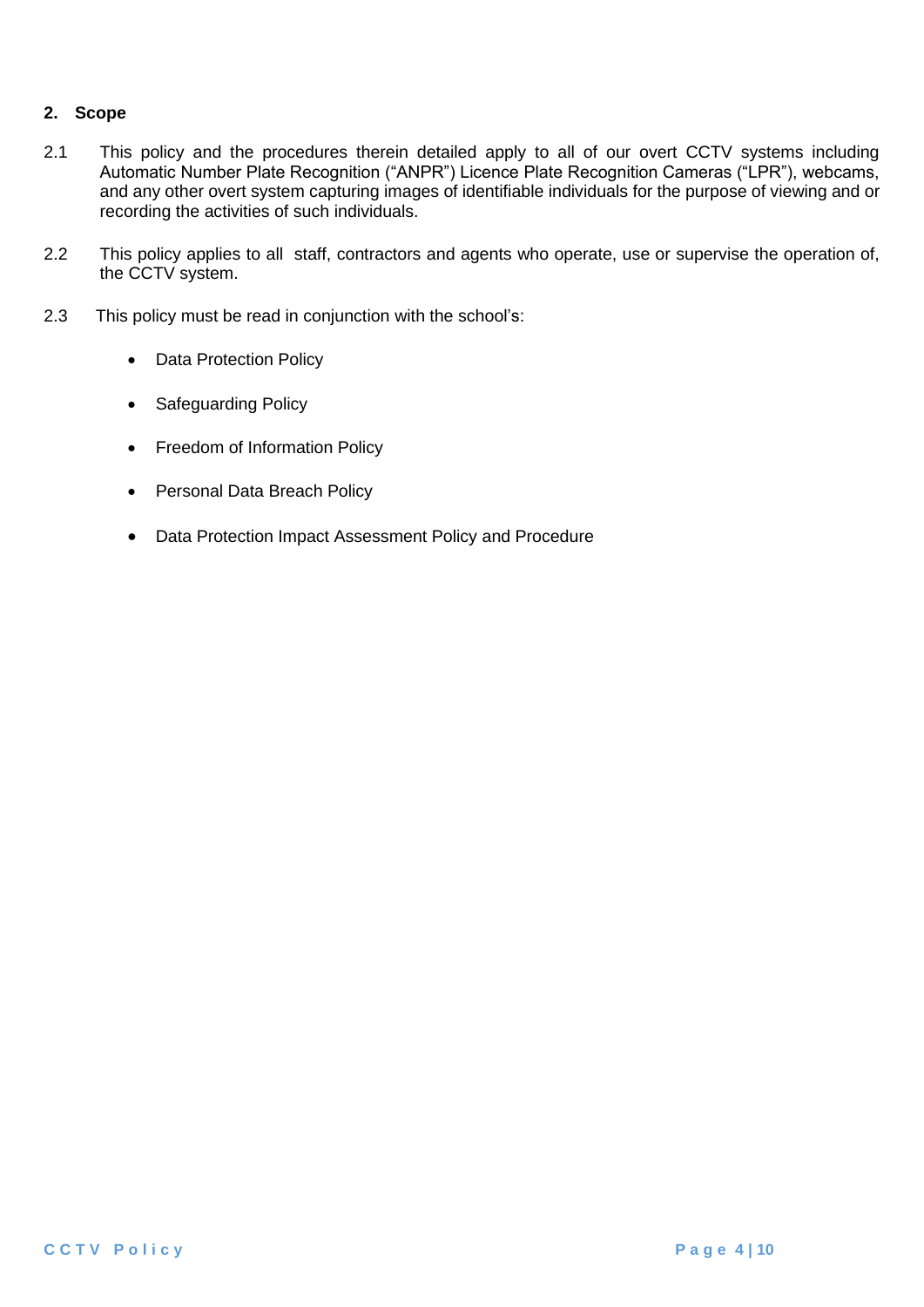### **3. Roles and Responsibilities**

- 3.1 The Governing Body of George Stephenson High School has overall legal responsibility for this policy but the Assistant Headteacher (Data) has delegated day-to-day responsibility for overseeing its implementation to the staff identified in this policy. All relevant members of staff have been made aware of the policy and have received appropriate training.
- 3.2 The Headteacher or designated persons is responsible for:
	- 3.2.1 ensuring that the CCTV system including camera specifications and locations for new and existing installations complies with the law and best practice referred to in clause 1.2 of this policy. Where new surveillance systems are proposed, the Headteacher will consult with the Data Protection Officer to determine whether a Data Protection Impact Assessment is required in accordance with the requirements of the GPDR;
	- 3.2.2 the evaluation and chosen location where live and historical CCTV recordings are made available for viewing.
	- 3.2.3 Ensuring access to the CCTV system is restricted to authorised staff only.
	- 3.2.4 Ensuring a record is kept of all access to the CCTV system via an electronic log.
	- 3.2.5 Ensuring a record is kept of disclosures of any CCTV images and recordings stored in the system to data subjects and/or third parties.
	- 3.2.6 Ensuring all CCTV images and recordings stored on removeable media such as DVD, CD, tapes etc, are held in a secure location, with access to the removable media restricted to authorised staff only.
	- 3.2.7 Ensuring that CCTV images and recorded footage stored on DVD, CD, tapes are not duplicated for release / disclosure.
	- 3.2.8 Ensuring that the disclosure of any recorded CCTV material to data subjects and third parties is done so in compliance with this policy;
	- 3.2.9 Ensuring that CCTV images and recordings are stored for a period not longer than 16 days and are then overwritten unless required as part of a criminal investigation or court proceedings (criminal or civil) or other bona fide use as approved by the Headteacher or delegated persons.
	- 3.2.10 Ensuring that when a zoom facility on a camera is being used, there is a second person present with the operator of the camera to guarantee that there is no unwarranted invasion of privacy.
	- 3.2.11 Ensuring that all access to the CCTV system and the cameras is only used to monitor suspicious behaviour, criminal damage etc. and not to monitor individual characteristics.
	- 3.3 Only the school's appointed contractor for the CCTV system is authorised to install, service and/or maintain it.
	- 3.4 Changes in the use of the CCTV system can be implemented only by the Headteacher or delegated persons in consultation with the Data Protection Officer.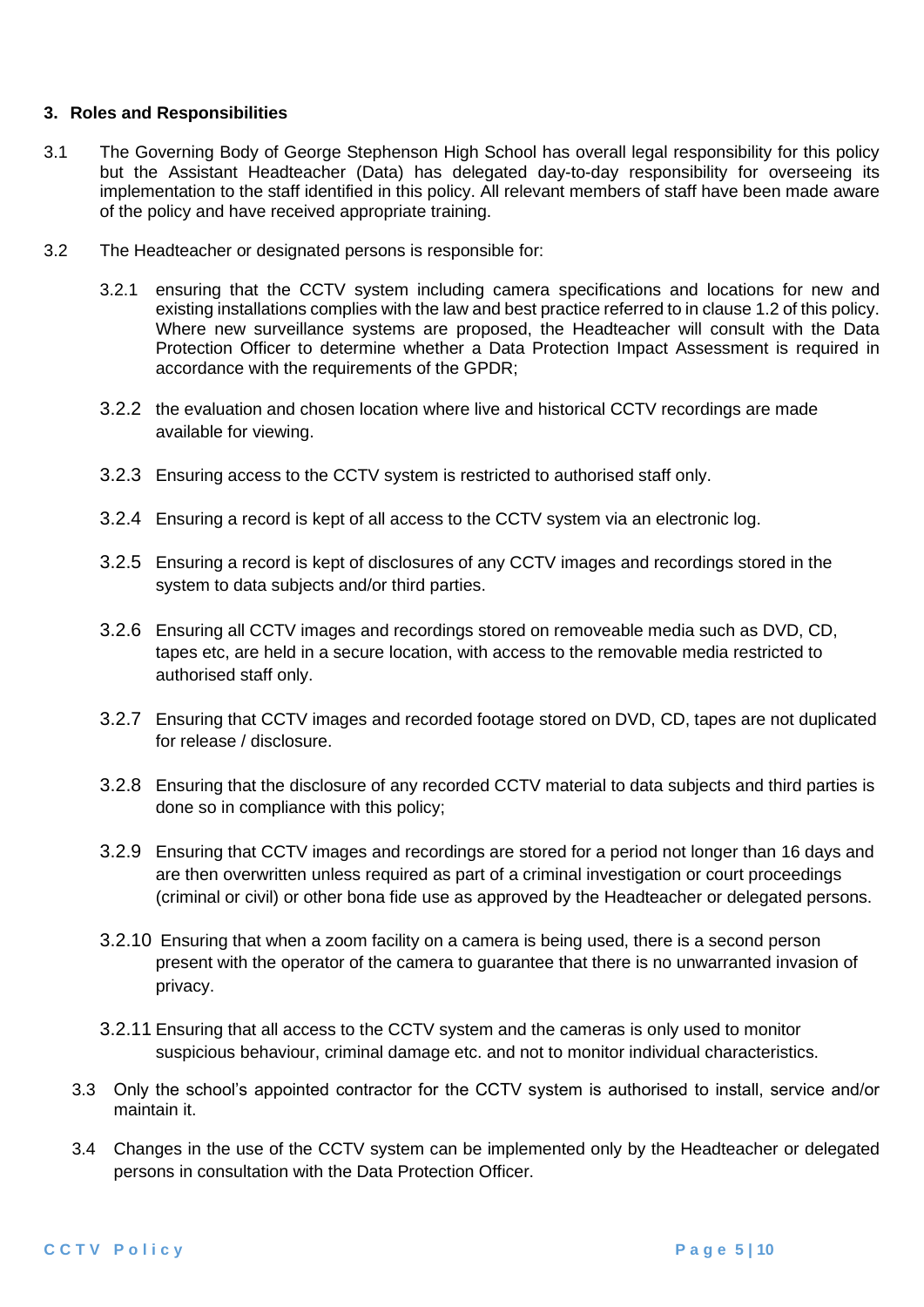3.5 The Data Protection Officer is responsible for monitoring this policy and for providing data protection advice and guidance.

### **4. System Description**

- 4.1 The CCTV system covers:
	- building entrances,
	- school car parks.
	- reception,
	- some perimeters,
	- external areas including school yard,
	- internal areas such as some corridors, social spaces, and rooms with high value equipment,

The CCTV System continuously record activities in these areas 24 hours a day, seven days a week.

- 4.2 The fixed location and positioning of CCTV cameras is chosen to minimise viewing of spaces not relevant to the legitimate purpose of the monitoring. The school make every effort to locate and position CCTV cameras so that their coverage is restricted to the school site, which includes both indoor and outdoor areas. As far as practically possible, CCTV cameras will not focus on private homes, gardens or other areas of private property.
- 4.3 CCTV Cameras are not installed in areas in which individuals would have an expectation of privacy such as toilets, showers and changing facilities.
- 4.4 CCTV cameras are installed in such a way that they are not hidden from view.
- 4.5 The school will perform a Data Protection Impact Assessment when installing new fixed, or moving existing fixed, CCTV cameras to consider the privacy issues associated with using new and alternative camera locations and positions, to ensure the use continued use of the CCTV system is necessary and proportionate to address the legitimate purpose(s) set out at paragraph 1.3.
- 4.6 The CCTV system does not have sound recording capability.
- 4.7 CCTV Signage is prominently displayed across the site, both indoors and outdoors, so that staff, students, visitors and members of the public are made aware that they are entering an area covered by CCTV. The signage contains the contact details for the school together with a description of the purposes for which CCTV is used and a contact telephone number.
- 4.8 The contact telephone indicated on the CCTV signage is available to members of the public during normal school hours. Employees staffing the contact telephone number point must be familiar with this policy and the procedures to be followed in the event that an access request is received from a Data Subject, the Police or any other third-party organisation.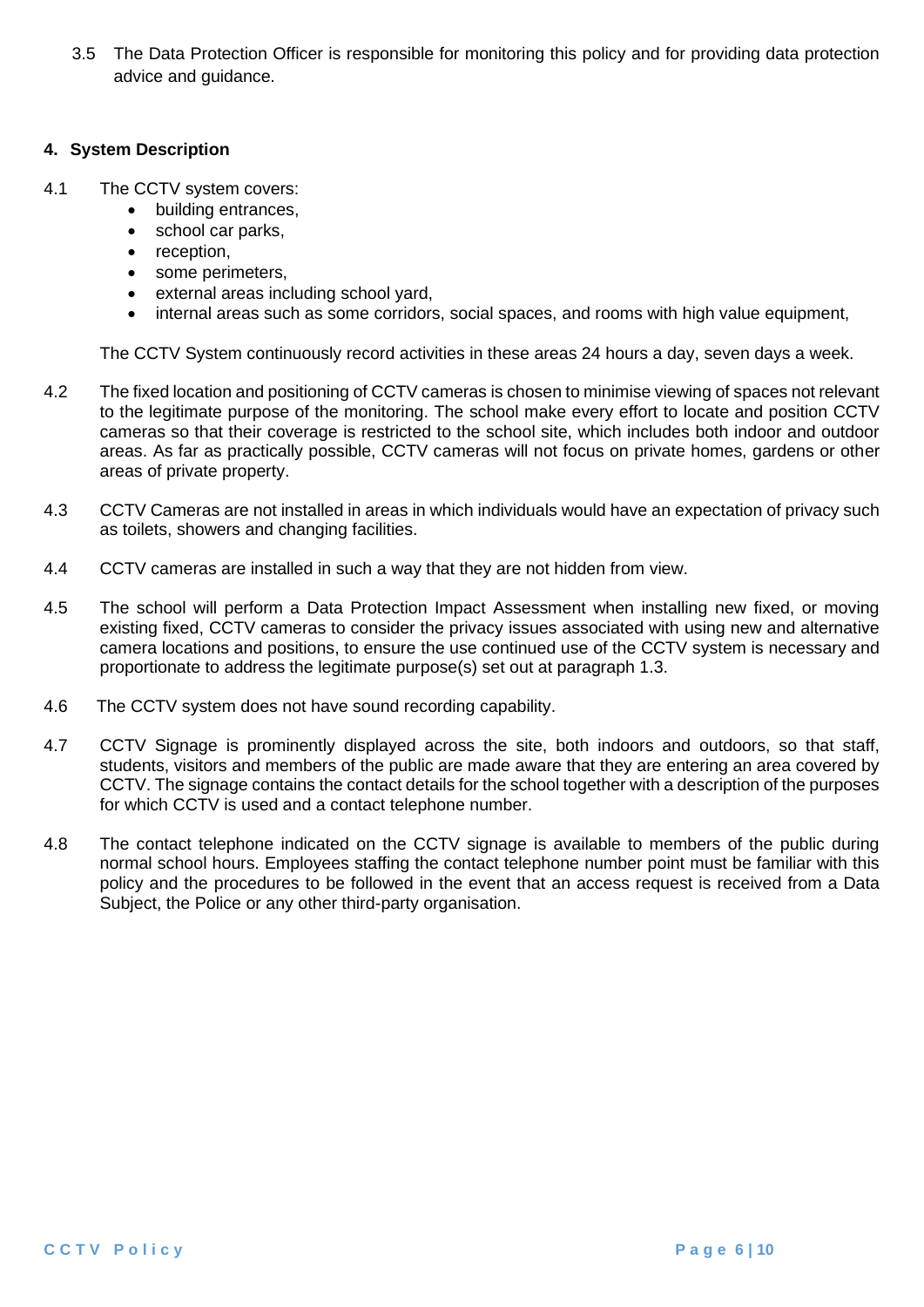## **5. Covert recording**

- 5.1 Covert recoding (i.e. recording which takes place without the individual's knowledge):
	- 5.1.1 may only be undertaken in exceptional circumstances, for example to prevent or detect an unlawful act or other serious misconduct, and if is proportionate i.e. there is no other reasonable, less intrusive means of achieving those purposes;
	- 5.1.2 may not be undertaken without the prior written authorisation of the Headteacher. The Headteacher will consult with the Data Protection Officer before undertaking any covert recording. All decisions to engage or refuse in covert recording will be documented, including the reasons;
	- 5.1.3 will focus only on the suspected unlawful activity or suspected serious misconduct and information obtained which is not relevant will be disregarded and where reasonably possible, deleted; and
	- 5.1.4 will only be carried out for a limited and reasonable period consistent with particular purpose of the recording and will not continue after the investigation is completed.

### **6. Operating Standards**

- 6.1 The operation of the CCTV system will be conducted in accordance with this policy.
- 6.2 No unauthorised access to the CCTV system will be permitted at any time.
- 6.3 Other than the Headteacher, access to the CCTV system will be limited to:
	- persons specifically authorised by the Headteacher;
	- The Data Protection Officer
	- authorised maintenance engineers;
	- police officers where appropriate; and
	- any other person with statutory powers of entry
- 6.4 CCTV Monitors are not visible from outside the rooms where they are located. These locations are; Site Manager office, IT Manager office, Server Room, and Deputy Headteacher Offices. The location of CCTV monitors has been chosen to ensure images displayed are not visible to pupils, unauthorised staff, visitors and members of the public.
- 6.5 Before permitting access to any part of the CCTV system, the Headteacher or delegated persons will take all necessary steps to verify the identity of any visitor and establish the existence of the appropriate authorisation. All visitors are required to complete and sign the visitors' log, which includes details of their name, department and/or the organisation that they represent, the name of the person they are visiting and the reason for the visit.
- 6.6 An electronic CCTV access log is maintained and securely shared only with those staff who have permission from the Headteacher to use it. The log includes the following information:
	- person reviewing recorded footage:
	- time, date and location of footage being reviewed:
	- purpose of reviewing the recordings;
	- details of what was reviewed;
	- details of any external agencies with whom the footage has been shared (if applicable).
- 6.7 CCTV images and recordings will be displayed only to persons authorised to view them or to persons who otherwise have a right of access to them. Where authorised persons access or monitor CCTV images on workstation desktops, they must ensure that images are not visible to unauthorised persons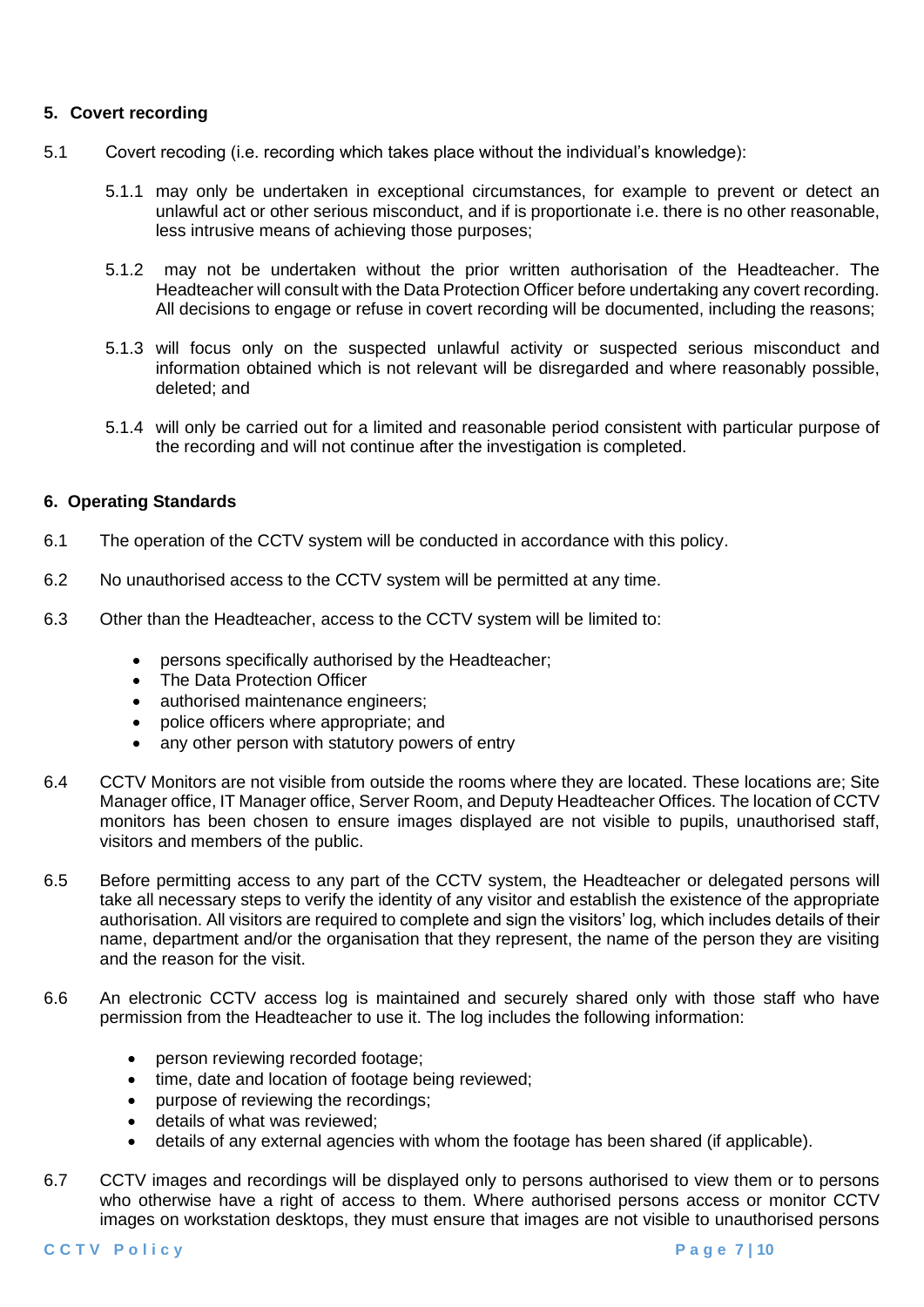for example by minimising screens when not in use or when unauthorised persons are present. Workstation screens must always be locked when unattended.

- 6.8 Images produced by the recording equipment must be as clear as possible, so they are effective for the purpose for which they are intended. The standards to be met in line with the codes of practice referred to paragraph 1 of this policy are set out below:
	- recording features such as the location of the camera and/or date and time reference must be accurate and maintained;
	- cameras must only be situated so that they will capture images relevant to the purpose for which the system has been established;
	- consideration must be given to the physical conditions in which the cameras are located i.e. additional lighting or infrared equipment may need to be installed in poorly lit areas;
	- cameras must be properly maintained and serviced to ensure that clear images are recorded, and a log of all maintenance activities kept; and
	- as far as practical, cameras must be protected from vandalism in order to ensure that they remain in working order. Methods used may vary from positioning at height to enclosure of the camera unit within a vandal resistant casing.

## **7. Retention of images**

- 7.1 CCTV images are not to be retained for longer than necessary, taking into account the purposes for which they are being processed. Data storage is automatically managed by the CCTV digital records which overwrite historical data in chronological order to produce 16 days rotation in data retention.
- 7.2 Provided that there is no legitimate reason for retaining the CCTV images (such as for use in disciplinary and/or legal proceedings), the images will be erased following the expiration of the retention period.
- 7.3 All retained CCTV images and recordings stored on removeable media will be stored securely, with access restricted to authorised staff only.

### **8. Data Subjects Rights**

- 8.1 Recorded images of (identifiable) individuals are personal data of the individuals (Data Subjects) whose images have been recorded by the CCTV system.
- 8.2 Data Subjects have a right of Access to the personal data under the DPA 2018 and the GDPR. They also have other rights under the DPA 2018 and the GDPR in certain limited circumstances, including the right to have their personal data erased, rectified, to restrict processing and to object to the processing of their personal data.
- 8.3 Requests by Data Subjects for CCTV images and recordings relating to themselves (Subject Access Request) should be submitted in writing to the school together with proof of identification.
- 8.4 In order to locate the images on the CCTV system, sufficient detail must be provided by the data subject in order to allow the relevant images to be located and the data subject to be identified.
- 8.5 Where the school is unable to comply with a Subject Access Request without disclosing the personal data of another individual who is identified or identifiable from that information, it is not obliged to comply with the request unless satisfied that the individual has provided their express consent to the disclosure, or if it is reasonable, having regard to the circumstances, to comply without the consent of the individual.
- 8.6 The school will respond to a Subject Access Request within one month of receiving the request. This includes a request received in school during school holidays.
- 8.7 The period for responding to the request may be extended by two further months where necessary, taking into account the complexity and number of the requests. The school will notify the Data Subject of any such extension within one month of receipt of the request together with the reasons for this.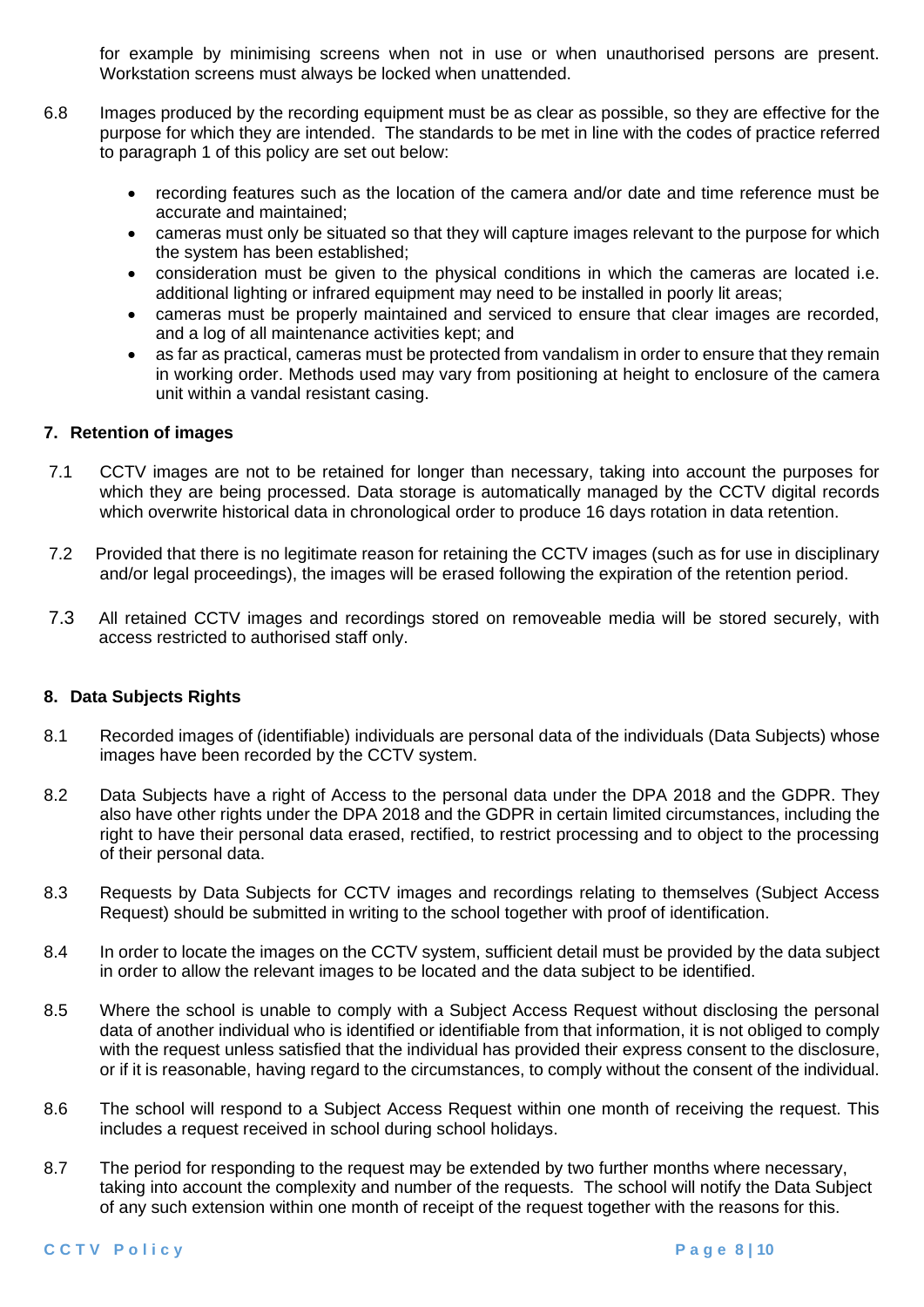#### **9. Access to and disclosure of images to third parties**

- 9.1 A request for images made by the Police or a third-party organisation, for example an Insurance company, should be made in writing to the school. The school will consult with its Data Protection Officer in relation to any request received from the police or a third-party organisation.
- 9.2 Legal representatives making subject access request on behalf of a Data Subject will be required to submit a letter of authority to act on behalf of the Data Subject together with the evidence of the Data Subject's identity, the reason(s) for the request, and the lawful authority under which the request is being made.
- 9.3 In limited circumstances it may be appropriate to disclose CCTV images and recordings to a third party, such as when a disclosure is required by law, in relation to the prevention or detection of crime or in other circumstances where an exemption applies under relevant legislation, such as for safeguarding purposes. Safeguarding always takes priority over GDPR compliance where the two are in conflict (see Safeguarding Policy).
- 9.4 Such disclosures will be made at the discretion of the Headteacher or delegated persons, with reference to relevant legislation and where necessary, following advice from the school/academy's Data Protection Officer.
- 9.5 Where a suspicion of misconduct arises, the headteacher may provide access to CCTV images for use in staff disciplinary cases. The Headteacher will consult with the Data Protection Officer in relation to requests for CCTV images and recordings required for staff or student disciplinary purposes or complaints.
- 9.6 The Headteacher or designated persons may provide access to CCTV images to Investigating Officers when sought as evidence in relation to student discipline cases.
- 9.7 Every request to view or disclose CCTV images and recordings is recorded using the electronic CCTV access log and will itemise the date, time, requestor, authoriser and reason for the disclosure.

### **10. Complaints**

10.1 Any complaints relating to the operation, use and management of the CCTV system should be in writing to the Data Protection Officer at the following address:

Data Protection Officer: Judicium Consulting Limited

72 Cannon Street, London, EC4N 6AE

Email: [dataservices@judicium.com](mailto:dataservices@judicium.com)

Web: [www.judiciumeducation.co.uk](http://www.judiciumeducation.co.uk/)

Telephone: 0203 326 9174

10.2 A complaint will be responded to within a month following the date of its receipt. Records of all complaints and any follow-up action will be maintained by the Data Protection Officer